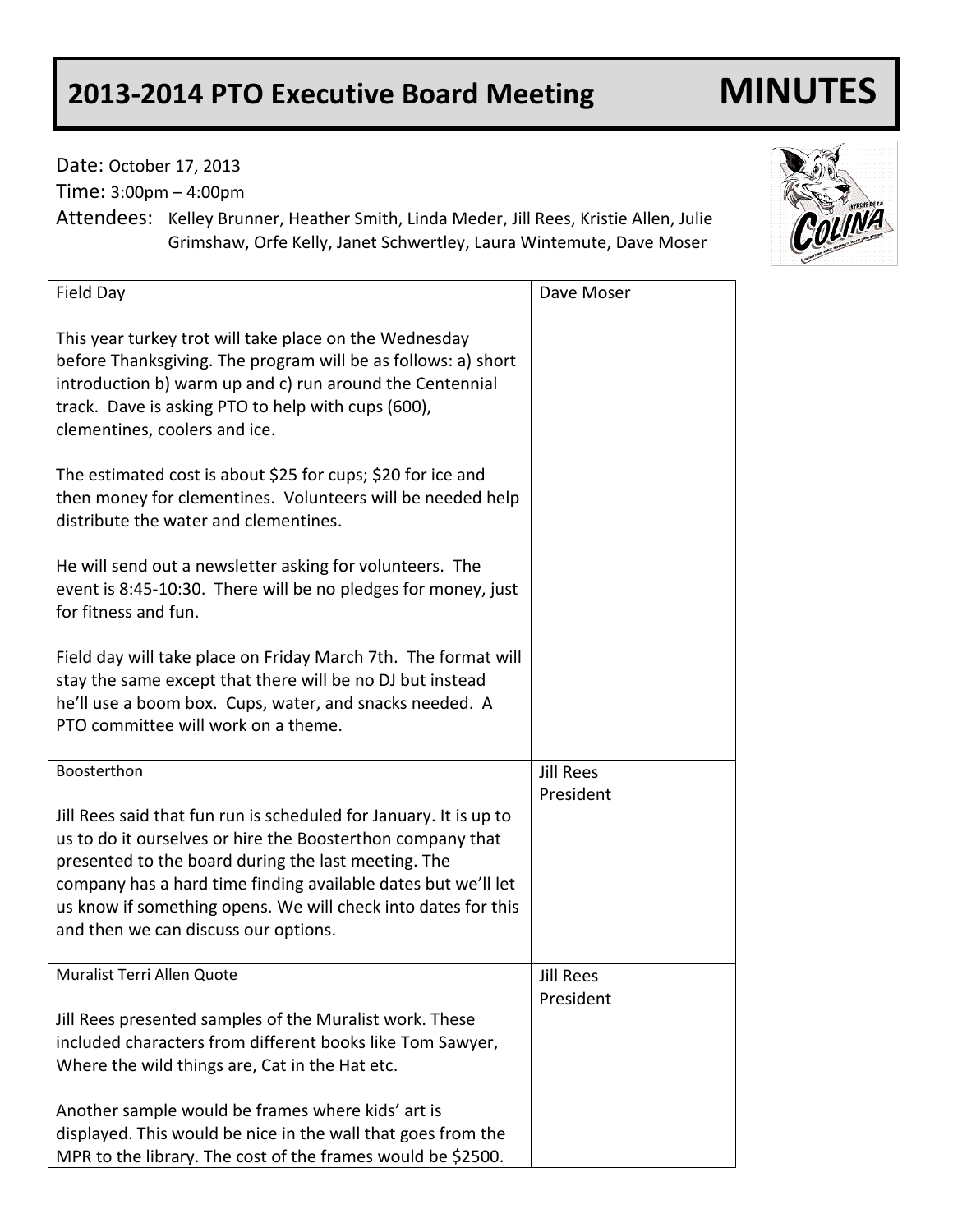| The cost for doing all upper walls in the library would be       |                             |
|------------------------------------------------------------------|-----------------------------|
| \$8500.                                                          |                             |
| Orfe Kelly said that the upper walls would be hard to see and    |                             |
| it would be a better use of the money to have the mural in       |                             |
| the walls at the kids' height.                                   |                             |
|                                                                  |                             |
| Kelley said that it might be hard to remove the current wall     |                             |
| paper but that she'll ask the district.                          |                             |
|                                                                  |                             |
| Kristie Allen asked what would be the cost for doing one         |                             |
| wall.                                                            |                             |
|                                                                  |                             |
| Jill Rees said that she'll ask Terri and get back to us.         |                             |
|                                                                  |                             |
| <b>Budget Update</b>                                             | Julie Grimshaw<br>Treasurer |
| Julie Grimshaw asked if there were any questions regarding       |                             |
| the budget.                                                      |                             |
|                                                                  |                             |
| Jill Rees said that she attended the District meeting and that   |                             |
| they encouraged us to spend money in the school as the fact      |                             |
| that we have a lot of money is a "red flag"                      |                             |
|                                                                  |                             |
| Orfe Kelly said that we have a lot of money because we are       |                             |
| careful on how we spend it.                                      |                             |
|                                                                  |                             |
| <b>Furniture Quote</b>                                           | Kelley Brunner              |
| Kelley Brunner said that it would be great if in addition to the | Principal                   |
| chairs we get tables too. This will be enjoyed by everyone in    |                             |
| the school.                                                      |                             |
|                                                                  |                             |
| The board supported this idea but we need to have specific       |                             |
| costs to make a decision.                                        |                             |
| <b>Teacher Appreciation Ideas</b>                                | Laura Wintemute             |
|                                                                  | Kindergarten Liaison        |
| Laura said that in her previous school parents decorated the     |                             |
| teachers' doors and it was a great gesture that didn't cost a    |                             |
| lot of money.                                                    |                             |
| Sometimes if a classroom didn't have a parent                    |                             |
| representative, another parent could do two.                     |                             |
|                                                                  |                             |
| She shared some pictures and everyone in the board thought       |                             |
| it would be a great idea.                                        |                             |
| Kyrene Foundation                                                | Kristie Allen               |
|                                                                  | VicePresident               |
| Kristie Allen said that she wants to understand the procedure    |                             |